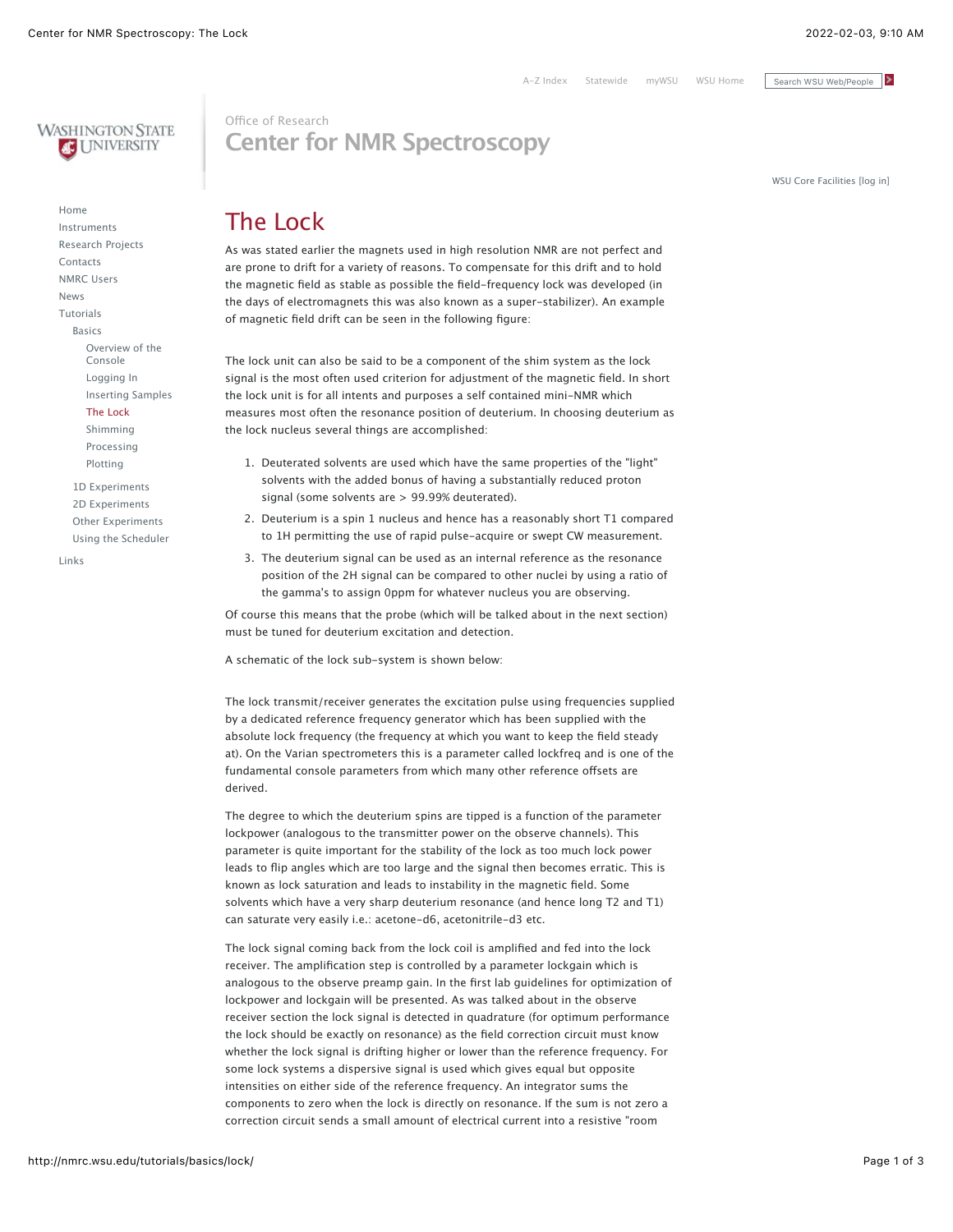temperature" coil which is part of the room temperature shim tube assembly. The coil is wound in such a way that the current either augments or detracts from the main B0 field in such a way as to return the integrated sum to zero.

A schematic view of the lock field-frequency is shown below:

The lock signal is also digitized and presented to the operator as a "lock level" with which to use as a guide to optimizing the magnetic field.

#### Establishing a lock

Once the sample is seated in the probe click the SPIN: on choice and see tht the sample spins smoothly up to the default setting of 20 Hz. If your sample was in the same solvent as the previous one you may click the LOCK: on choice and the machine should display the message LOCKED

You may need to adjust the lockpower and or lockgain sliders to position the locklevel to be ca. 70 - 90% To adjust any of these parameters note that the buttons labeled -1+ -4+ etc subtract that value by clicking on the button with the left mouse button and add that value by clicking with the right mouse button. You may also grab the slider with the left mouse button and slide to a new value.

**Please note that for CDCl3 the appropriate lock power is ca. 20 and the appropriate lock gain is ca. 20. If your sample is in a di!erent** solvent than the previous one you will have to adjust the Z0 offset **to that appropriate for your solvent. Since the graphic displays the actual lock NMR signal if you are far away from the Z0 "resonace" postion of your lock solvent the display will appear as in figure 6**

As you move the Z0 setting closer to the resonance position for your solvent the oscillations begin to slow and the graphic display looks like this image below:

As Z0 moves to the resonance position the graphic display looks like the image below:

At this point clicking on the LOCK: on choice will engage the lock! The machine will go from displaying LOCK OFF to LOCKED . You are now ready to optimize the lock condition and then go on to shimming.

For Easily Finding the Lock Signal Please Refer to the Following Table of Z0, Lockpower and Lockgain Settings:

Remember that you must adjust the lockpower so as not to saturate the lock signal. This is manifested by a wildly changing lock level and indicates too much lock power. The lock pahse should be realtively constant from sample to sample and should not need adjusting. Please note however, that if the lock phase is 180 degrees away from optimal it will not establish lock. If you have trouble locking the spectrometer please see one of the NMR Center personel.

### Current Lock Z0 Settings for October 2001

| Solvent           | Z0  | Lockpower | Lockgain |
|-------------------|-----|-----------|----------|
| CDC <sub>13</sub> | 474 | 20        | .20      |
| Benzene           | 480 | 16        | .20      |
| <b>DMSO</b>       | 250 | 18        | 20       |
| Acetone           | 225 |           | L 5      |
| D <sub>20</sub>   | 340 | 14        | 20       |

#### Lock tips and exercises